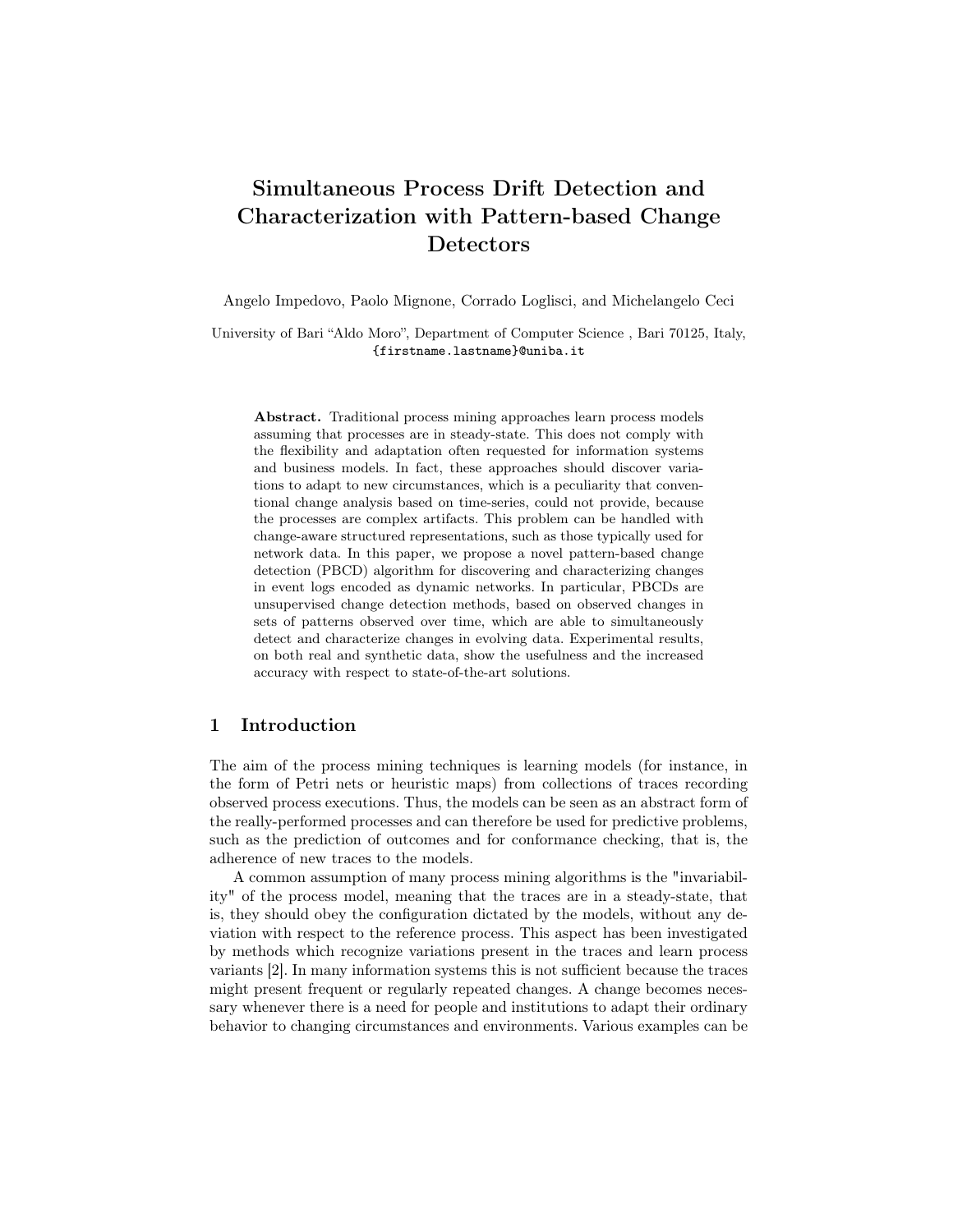found both in society and nature. For example, new regulations and laws require citizens and organizations to change their processes. In a dynamic market, flexible organizations should quickly adapt their internal and external operating procedures to natural disasters as well as to the introduction of new laws and regulations. Therefore, the presence of substantial changes could make the process model inconsistent with respect to the (actual) instances. In order to effectively deal with this, we should revise the working hypothesis and consider the processes as non-stationary, allowing for abrupt or gradual changes exhibited over time. Consequently, the process modeling approaches should react to such process drifts by quickly detecting and understanding them [5].

Existing methodologies suffer from several drawbacks. In particular, they work on an over-simplified data representation which does not account for the traces as complex artifacts. This leads to considering only one set of numerical features [4] of the executed traces, while neglecting the temporal component associated to the activities and interactions among the activities, actors and resources, which are sources of information able to explain drifts between traces of the same process model. These representational forms often limit the task of drift detection to a mere quantification of the magnitude of the change between different traces, without providing an explanation of the nature of the change. Thus, any attempt to explain or characterize the changes requires the intervention of the human process modeler or reference knowledge to identify the components of a trace which determine the changes [14].

In this work, we simultaneously solve the problems of process drift detection and characterization with Pattern-based Change Detectors (PBCDs hereafter). PBCDs refer to a class of change detection algorithms in which  $i$ ) the change is detected on patterns discovered from the data over time, and  $ii$ ) the patterns responsible for a given change already constitute an off-the-shelf descriptive model of the change. They have been exploited to study changes on dynamic networks [11] thanks to the peculiarities to identify sub-graphs related to the changes, associate changes to variations of the occurrences of the sub-graphs and quantify the magnitude order of the changes with frequency-based quantitative measures. Thus, our intuition is that of encoding process traces (from the event log) into a graph-based representation and detecting process drifts through PBCDs. This perspective offers several advantages:  $i$ ) the use of an established unsupervised approach to simultaneously solve the problems of drift detection and characterization,  $ii)$  a computational solution able to account for the temporal order of the activities,  $iii)$  a method able to determine the most promising set of features mirroring the changes and represent them in form of sub-graph patterns,  $iv$ ) the possibility to capture both gradual changes and sudden changes, which, thus, would appear as mild frequency-based variations and strong frequency-based variations respectively.

The manuscript is organized as follows. Firstly, we introduce some related works in process drift detection and motivate the adoption of PBCDs. Then, we discuss some preliminary notions about processes and dynamic networks, so as to explain how event logs can be transformed into dynamic networks. The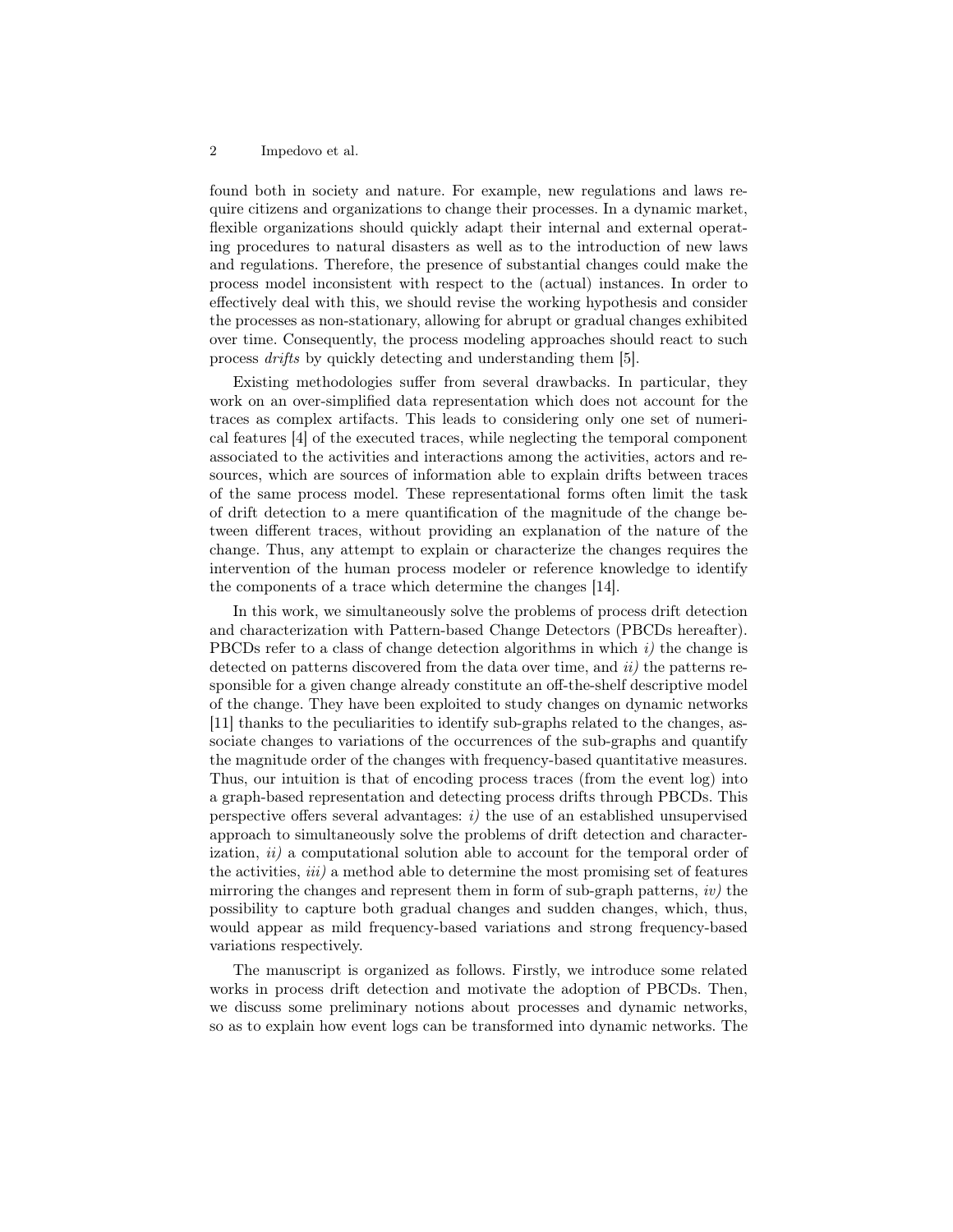adopted PBCD methodology is then discussed by emphasizing how process drifts are detected and characterized. Then experimental results on both synthetic and real-world event logs are illustrated before drawing some conclusions.

# 2 Related Works

The adoption of PBCDs for detecting and characterizing the process drifts in event logs occurs at the intersection of two research directions: one concerning pattern-based learning of process models and the other concerning process drift detection methods.

A well-known result in process mining is that frequent sequential patterns offer an alternative way of representing process models instead of Petri nets, discovered by the traditional  $\alpha$  algorithm [1], or heuristic maps learned by the HeuristicMiner algorithm [17]. Specifically, while sequential patterns model the contiguous sequence of executed activities, frequent sequential patterns are used to discover statistical evident paths of executions in an event log seen as a database of sequence. Hence, sequential pattern mining algorithms can be used to learn process models as done in [8,7]. An aspect worth mentioning is that frequent patterns effectively model stable features of the process over time. Consequently, our claim is to effectively leverage such features when executing PBCDs on event logs. Unfortunately, to the best of our knowledge, no PBCD based on sequential patterns exists.

As for the process drift detection methods in process mining, different methodologies have been proposed, although none of them is pattern-based. The first is proposed in  $[4]$  and implemented in  $ProM<sup>1</sup>$ , in which the change detection approach is able to detect drifts, via statistical significance testing, by considering a set of four numeric global and local features. In this approach, the event log is transformed into a multivariate time-series, and, hence, changes are detected in such an intermediate representation in which the original control-flow perspective is lost. The second method is the ProDrift algorithm defined in [13] and implemented in the Apromore framework<sup>2</sup>. ProDrift also performs a statistical significance test on a run-based encoding of the traces, obtained prior to the detection phase. Both methods adopt the sliding window model. In particular, the statistical significance test is assessed by comparing the populations of two sliding windows, the reference and the detection windows, that slide over the data whenever a new trace is observed. Both the methods are parametric change detection algorithms, working on an intermediate representation of traces and, lastly, they do not characterize the detected changes.

<sup>1</sup> https://svn.win.tue.nl/trac/prom/browser/Packages/ConceptDrift

<sup>2</sup> https://apromore.org/platform/tools/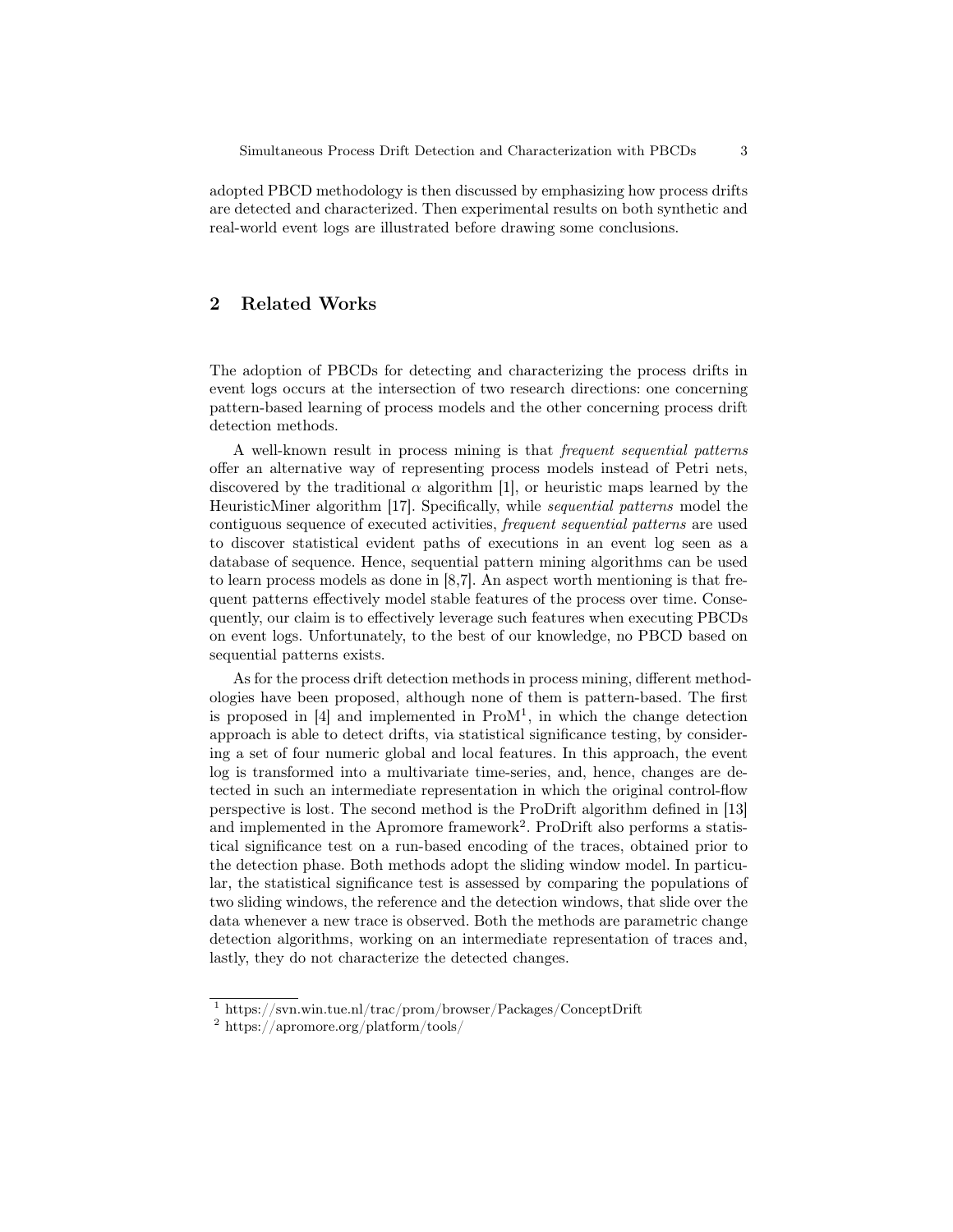

Fig. 1. Example of a trace T made of 3 activities  $(a_1, a_2 \text{ and } a_3)$  represented as the graph snapshot  $G = g(T)$ . Activity names in T become edge labels in G.

# 3 Background

Let  $A$  be the set of activities, then an event log over  $A$  is defined as the time series of *n* traces  $E = \{T_t\}_{t=1}^n$ . Each trace  $T_i = \langle a_1, \ldots, a_k \rangle$  captures the sequence of k activities  $a_i \in A$  as executed at the time point  $t_i$  in a given process instance.

Since PBCDs leverage differences between patterns exhibited by the data over time for detecting changes, the principal requirement for their use is the existence of a pattern mining methodology that best suits the data representation at hand. In their natural formulation, event logs are not immediately compatible with traditional pattern mining methods. On the other hand, various existing PBCDs are specifically designed for dynamic networks. Therefore, we encode event logs in the form of dynamic networks as an intermediate representation compatible with existing graph-based PBCDs. Let  $N$  be the set of nodes,  $L$  be the set of edge labels and  $I = N \times N \times L$  the alphabet of all the possible labeled edges. A dynamic network is defined as the time series of  $n$  graph snapshots  $G = \{G_t\}_{t=1}^n$ . Each snapshot  $G_i \subseteq I$  is a set of edges denoting a directed graph observed in  $t_i$  allowing self-loops and multiple edges with different labels.

### 3.1 From event logs to dynamic networks

Encoding the event log  $E = \{T_t\}_{t=1}^n$  as the dynamic network  $G = \{G_t\}_{t=1}^n$  is done by transforming every trace  $T_i$  into the associated graph snapshot  $G_i =$  $g(T_i)$ . The map  $g(T_i)$  allows us to consider the dynamic network  $G = \{g(T_t)\}_{t=1}^n$ in place of the initial event log. In particular, let  $T = \langle a_1, \ldots, a_k \rangle$  be a trace, the graph  $G = g(T)$  is built by considering i) the set of edge labels  $L = \{a_1, \ldots, a_k\},\$ ii) the set of nodes  $N = \{0, 1, \ldots, n\}$  and iii)  $I = N \times N \times L$ . Then,  $G = g(T)$  $\{(i-1,i,a_i) \in I \mid a_i \in T\} \subseteq I$  is a labeled graph in which edge labels denote activities, and nodes denote natural numbers. This graph-based representation of traces keeps the temporal ordering of activities in a trace, as shown in Figure 1, and this is a necessary condition to preserve the process control-flow perspective in the drift detection activity.

## 3.2 Frequent and emerging subgraph discovery

The representation of event logs as dynamic networks fits the one adopted in transactional data mining, meaning that it is possible to discover interesting sub-graphs with traditional sub-graph mining algorithms designed for dynamic networks. In the transactional setting, a snapshot  $G_{tid} \in G$  is a transaction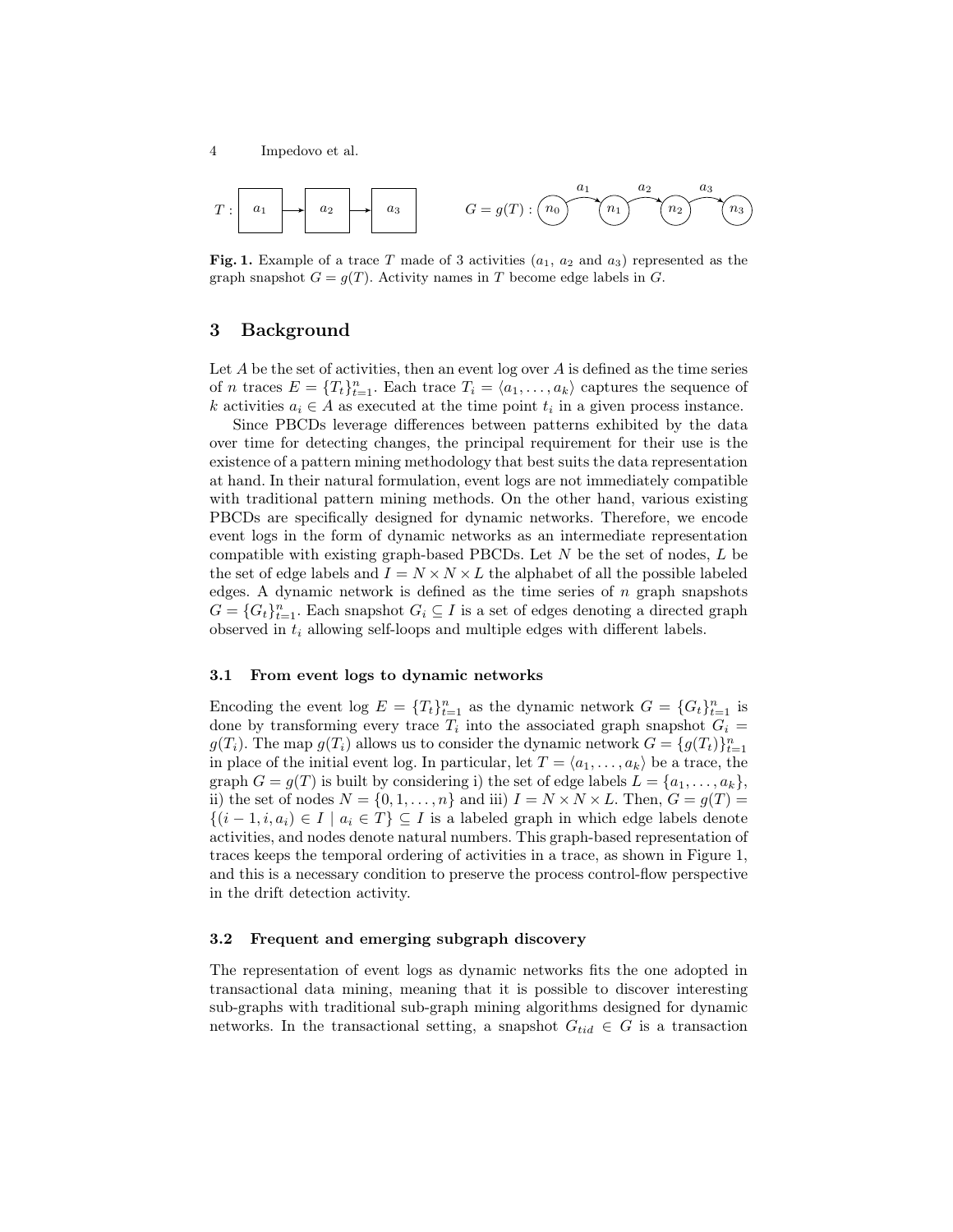uniquely identified by  $tid$ , whose items are labeled edges from  $I$ . A sub-graph  $S \subseteq I$ , with length  $|S|$ , can be seen as a word  $S = \langle i_1 \dots i_n \rangle$  of n lexicographic sorted items, with prefix  $P = \langle i_1 \dots i_{n-1} \rangle$  and suffix  $i_n$ .

For this work frequent connected sub-graphs (FCSs hereafter) are deemed to be interesting, as they denote stable features that are useful for the drift detection step. FCSs are discovered from graph snapshots belonging to time windows. A window  $W = [t_i, t_j]$ , with  $t_i < t_j$ , is the sequence of snapshots  $\{G_i, \ldots, G_j\} \subseteq G$ . Consequently, the width  $|W| = j - i + 1$  is equal to the number of snapshots collected in W. Let S be a sub-graph, then the *tidset* of S in the window W is defined as  $tidset(S, W) = \{tid \mid \exists G_{tid} \in W \wedge S \subseteq G_{tid} \}$ , while the support of S in W is  $sup(S, W) = \frac{|tideset(S, W)|}{|W|}$ . S is frequent in W if  $sup(S, W) > minSUP$ , where  $minSUP \in [0, 1]$ . We term  $F_W$  the set of all the FCSs in the window W.

Once detected a process drift needs to be characterized. While the FCSs support the drift detection by capturing statistically evident parts of the process, as observed in a time window, they do not characterize drifts. To this end, we deem interesting the emerging connected sub-graphs (ESs hereafter), discovered between two time windows by evaluating the growth-rate of sub-graphs. Let S be a sub-graph,  $W$  and  $W'$  two consecutive time windows, then the growth-rate of S between W and W' is  $gr(S, W, W') = \frac{max(sup(S, W), sup(S, W'))}{min(sup(S, W), sup(S, W'))}$ . S is emerging between W and W' if  $gr(S, W, W') > minGR$ , where  $minGR > 1$ . We term  $es(W, W')$  the set of the ESs between W and W' according to  $minGR$ .

The ESs are the building blocks of the change characterizations. However, i) the combinatorial explosion of the ESs worsens the readability of characterizations, and ii) ESs singularly add small contributions to the characterizations. To tackle these problems, we only consider the maximal emerging connected subgraphs (MESs hereafter). Let  $S \in \mathcal{E}(W, W')$ , then S is maximal if there is not another sub-graph  $Q \in \mathscr{es}(W, W')$  such that  $S \subset Q$ . We term  $ms(W, W')$  the set of all the MESs between  $W$  and  $W'$  according to  $minGR$ .

## 3.3 Problem statement

Let  $E = \{T_t\}_{t=1}^n$  be an event log,  $minSUP \in [0, 1]$  be the minimum support threshold,  $minMC \in [0, 1]$  the minimum change threshold,  $minGR > 1$  be the minimum growth-rate threshold. Then:

- the dynamic network  $G = \{g(T_t)\}_{t=1}^n$  of E is built as a pre-processing step.
- pattern-based change detection finds pairs of windows  $W = [t_b, t_e]$  and  $W' =$  $[t_{e+1}, t_c]$  from D, where  $t_b \leq t_e < t_{e+1} \leq t_c$ . Each pair of windows denotes a change which is:
	- quantified by the pattern dissimilarity score  $d(F_W, F_{W'}) > minMC$
	- explained by the maximal emerging sub-graphs  $ms(F_W, F_{W'})$  discovered according to minGR

where  $F_W$  ( $F_{W'}$ ) denote the FCSs discovered on W (W') according to  $minSUP$ .

Process drifts are detected on the dynamic network encoding of the event log. Specifically, a drift is detected every time a relevant difference between the set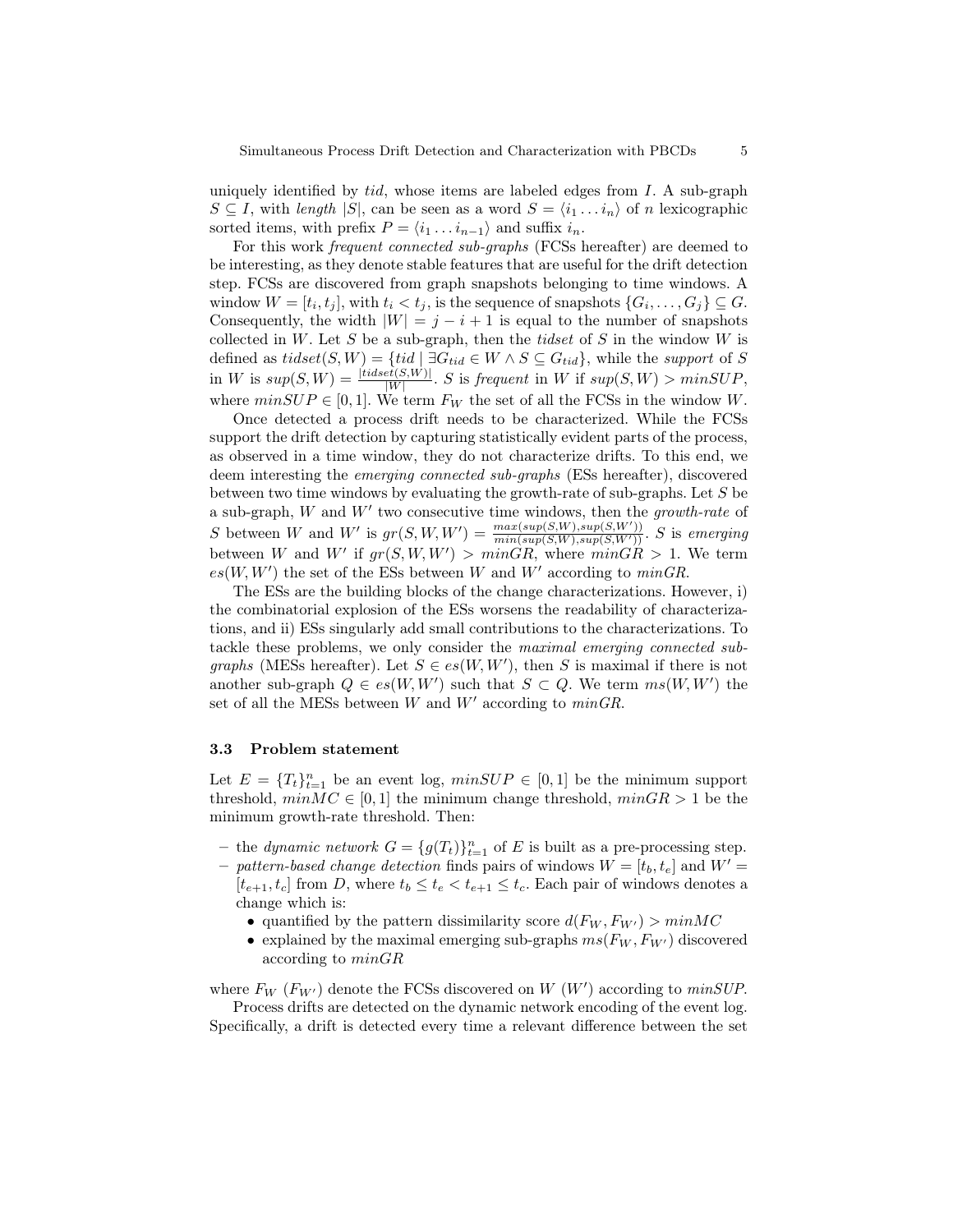6 Impedovo et al.



Fig. 2. The KARMA algorithm flowchart

of FCSs  $F_W$  and  $F_{W'}$  is measured. Finally, the drift is explained by the MESs, as they describe the (appearing or disappearing) sequences of activities involved in the change of the underlying process model.

## 3.4 Computational approach

The afore-mentioned change detection and explanation problem can be solved by various computational solutions. Among them, we mention the class of patternbased change detection algorithms (PBCD). In general, a PBCD forms a two-step approach in which: i) a pattern mining algorithm extracts the set of patterns observed from the incoming data, and ii) the amount of change is quantified by adopting a dissimilarity measure defined between sets of patterns. More specifically, a PBCD is an iterative algorithm that consumes data coming from a data source, in our case a dynamic network, and produces quantitative measures of changes. For instance, the KARMA algorithm proposed in [11] is a PBCD for detecting and characterizing changes in network data. KARMA is based on the exhaustive mining of FCSs, whose general workflow can be seen in Figure 2. The algorithm iteratively consumes blocks  $\Pi$  of graph snapshots coming from D (Step 2) by using two successive landmark windows  $W$  and  $W'$  (Step 3). Thus, it mines the complete sets of FCSs,  $F_W$  and  $F_{W'}$ , which are necessary for the detection steps (Steps 4-5). The window grows  $(W = W')$  with new graph snapshots, and the associated set of FCSs is kept updated (Steps 8-9) until the change score  $d(F_W, F_{W'})$  exceeds  $\beta$  and a change is detected. In that case, the algorithm drops the content of the window by retaining only the last block of transactions  $(W = \Pi,$  Steps 6-7). Then the analysis restarts.

However, KARMA does not naturally fit the given problem statement and is not the optimal solution. Firstly, while KARMA relies on successive landmark windows of increasing size, our problem statement compares two successive nonoverlapping windows of different size. Secondly, KARMA discovers FCSs on data represented in a more general representation than the dynamic network encoding of event logs in the form of sequences of graph chains. Consequently, no FCS, which is not a simple chain, would be returned by the mining algorithm: chains are only discovered when mining FCSs in sequences of chains. However, although this solution is always able to discover FCSs that are also chains, it is also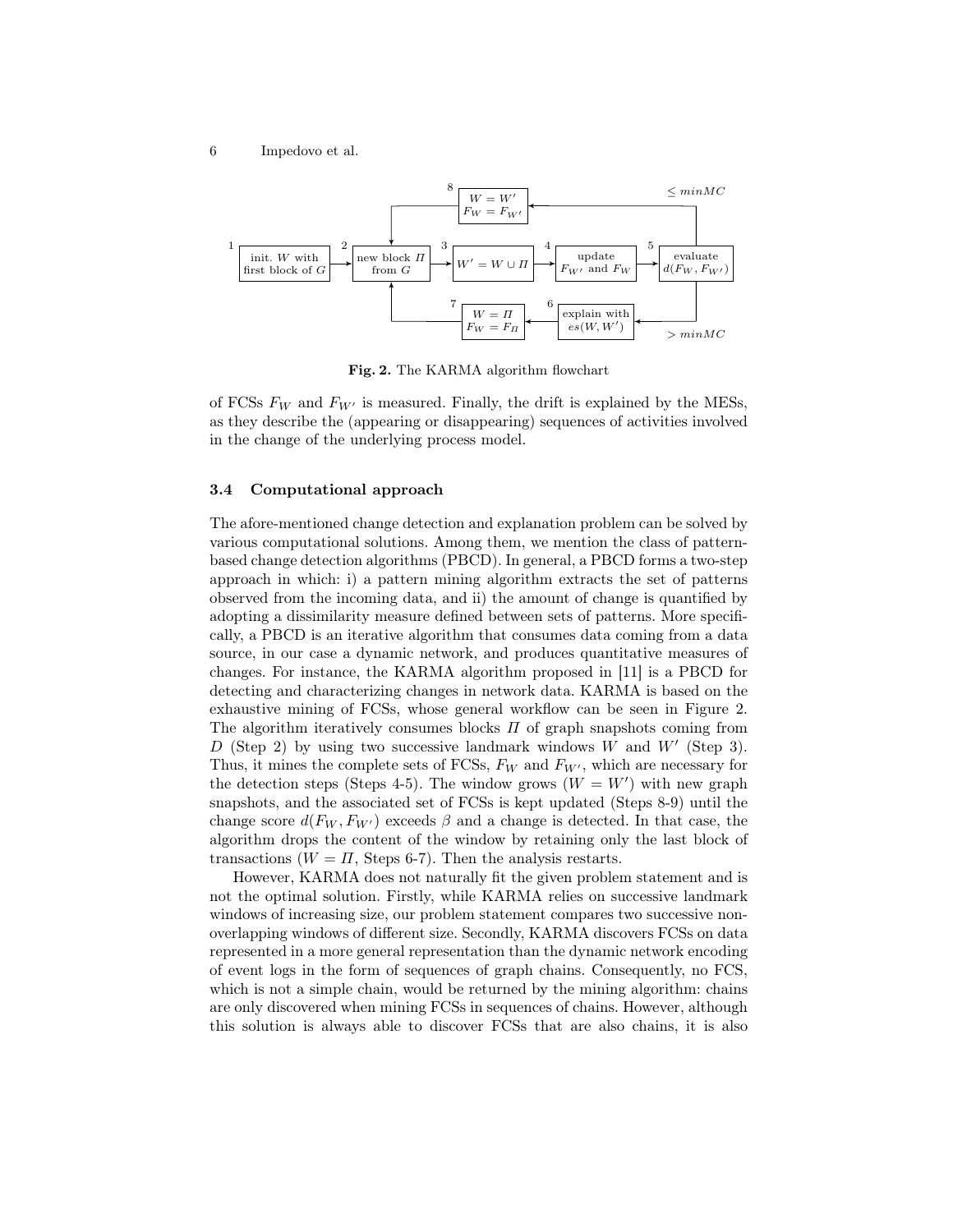

Fig. 3. The KARMATree algorithm flowchart

inefficient: the mining algorithm would also generate and discard the FCSs which are not chains. Therefore, we restrict the pattern language to frequent subtrees (FSs hereafter), that is, FCSs in which every node is connected to a parent node, except for the root node. To meet these requirements, we adapt the KARMA algorithm to the KARMATree approach depicted in Figure 3. In this case, an alternative time window model is used to arrange incoming blocks of transactions (Steps 3, 7 and 8). Then sets  $F_W$  and  $F_{W'}$  of FSs are discovered instead of FCSs (Step 4). Lastly, changes are characterized by discovering the maximal emerging subtrees (Step 6) instead of the emerging ESs by KARMA.

Let G be a dynamic network over  $|I| = k$  possible edges, with n snapshots and  $m = \frac{n}{|H|}$  blocks of size |H|. KARMA requires time proportional to  $O(m \cdot$  $|FCSS|$  in the worst case scenario [11], while KARMATree requires  $O(m \cdot |F S s|)$ where  $|F S s| \ll |F C S s| \ll e^k$ , since the number of subtrees is lower than the number of subgraphs in a network. However, KARMATree is an exhaustive PBCD, relying on complete mining of FSs, which could not work well in limited memory scenarios. As a solution, a non-exhaustive variant could be obtained by equipping KARMATree with the heuristic mining approach shown in [10].

## 4 Experiments

The experiments are organized according to different perspectives concerning both synthetic and real-world processes. In particular, we answer the following research questions: Q1) Is the proposed PBCD approach more accurate than existing process drift detection approaches when detecting changes on synthetic processes? Q2) Is the proposed PBCD approach more efficient than existing process drift detection approaches when detecting changes on synthetic processes? Q3) Do the characterizations describe changes in real-world process?

Assessing the accuracy of the proposed approach compared with competitor methodologies is not an easy task. Although the process evolution is a wellestablished concept in process mining, to the best of our knowledge, no proper ground truth for process drift detection is known. The main consequence is the difficulty of measuring the accuracy on real-world datasets. Moreover, existing synthetic log generators are not flexible enough. For instance, the one proposed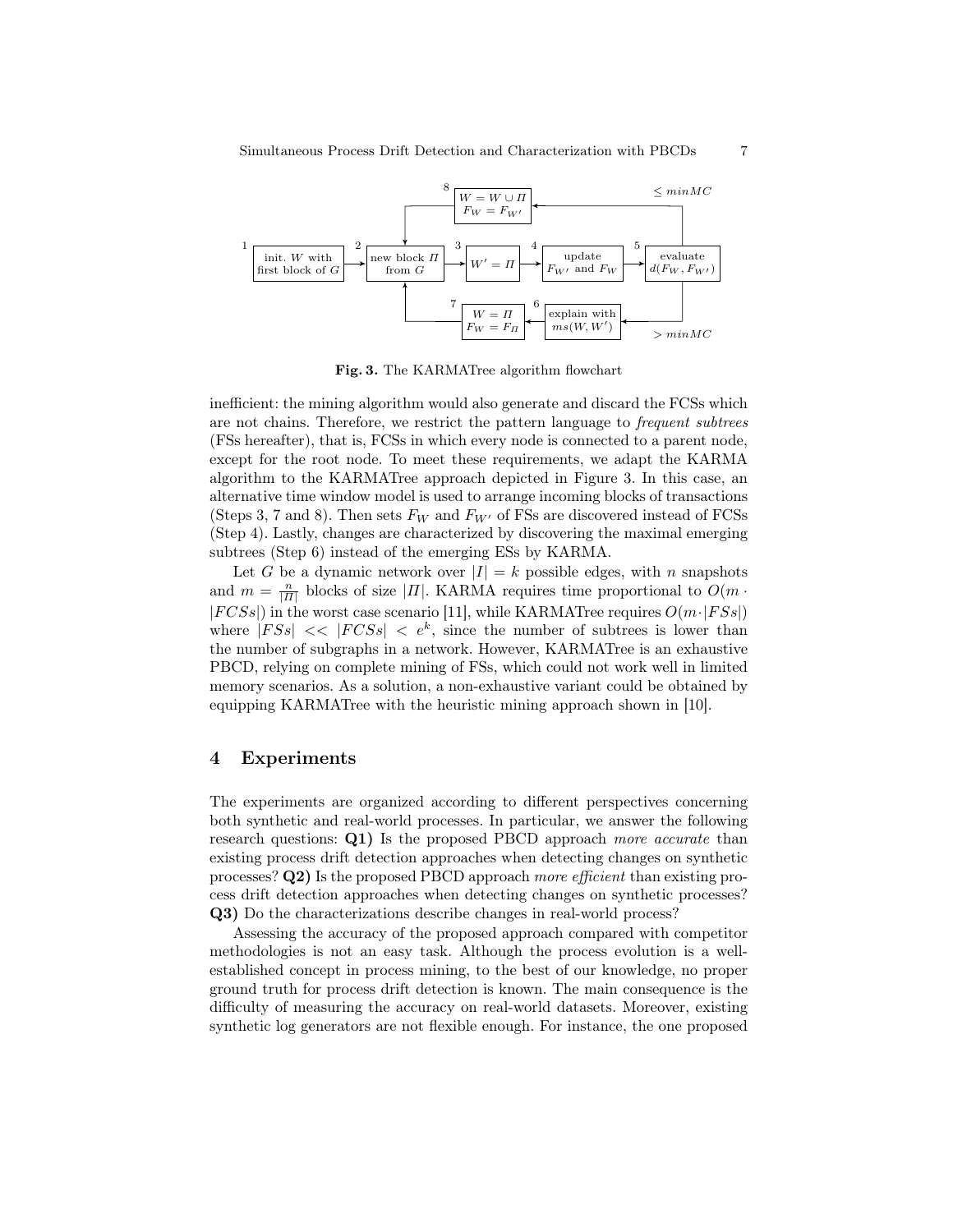

**Fig. 4.** Synthetic event log E built by simulating the execution of a process model  $M_0$ which evolves 3 times. Each model evolution produces a block of 3 traces.

in [6] randomly builds and evolves single process models and simulates their execution to synthesize event logs.

The major limitation is that the simulation is based only on a single process model, and hence none of its evolutions is considered. This means that i) traces in the resulting event log conform to the process model used in the simulation, and ii) consequently no evident change is injected into the resulting log. To overcome this limitation, we extended the process log generator<sup>3</sup> to i) build a chain of  $n$  process models where the first is randomly generated and the others are subsequent random evolutions, and ii) generate the complete event log by simulating an equal number of traces for every process model in the chain. We synthesized 10 event logs, each built by considering a chain made of 20 evolving process models. In particular, each model has been used to simulate a block made of 100 traces, for a total number of 2,000 traces per each log, thus ensuring a change between every pair of subsequent blocks.

By so doing, every generated log can be used as a ground-truth about the presence of changes when evaluating the accuracy of the proposed PBCD approach.

To answer the afore-mentioned research questions, we first discuss the results of a comparative evaluation between our approach and existing drift detectors for process data. Then a case study is shown to illustrate the usefulness of KAR-MATree for simultaneously detecting and characterizing changes in real world datasets. In particular we compare our proposed KARMATree PBCD approach with two state-of-the-art process drift detection algorithms, the *ProDrift* [13] available in the Apromore framework and the drift detector by Bose et. al [4] available in the ProM framework, respectively. Both the competitors are parametric change detection algorithms specifically designed for process data. They are built so as to embed the ADWIN [3] algorithm, therefore, they discover changes in event logs by scanning them through adaptively-sized time windows (we term these two algorithms ProDrift (adwin) and Bose et. al (adwin)). The ProDrift algorithm can also be used with fixed-size windows, termed as ProDrift (fixed). Another difference between KARMATree and both ProDrift and Bose et. al is their detection method. In fact, while KARMATree is a non-parametric drift detection approach, relying on pattern-set dissimilarities, both ProDrift and Bose et. al seek changes by performing statistical hypothesis testing, at a

<sup>3</sup> https://bitbucket.org/carbonkid/process/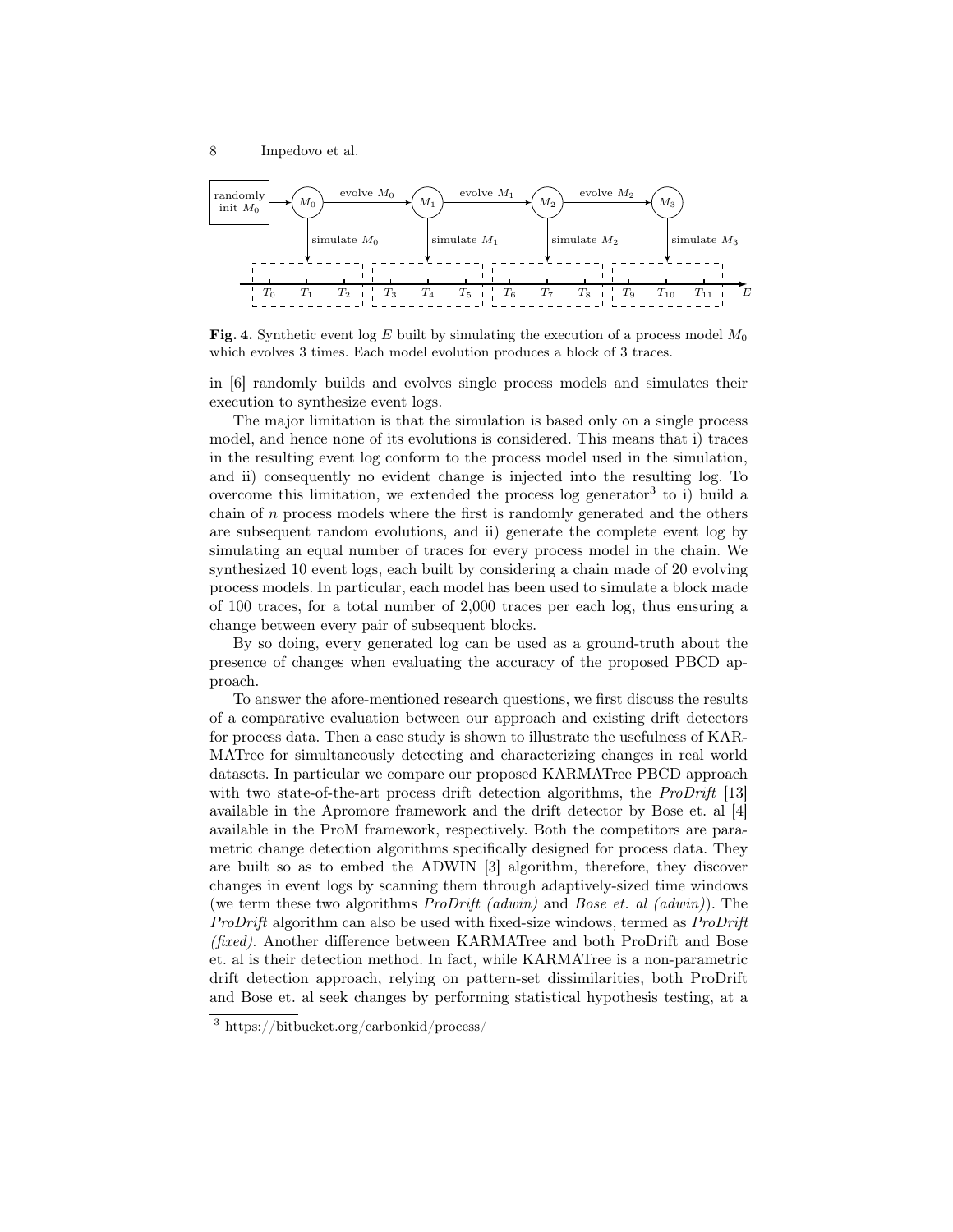|                     | minMC<br>Accuracy <sup>@</sup> |       |           |       |       |          |          |             |  |
|---------------------|--------------------------------|-------|-----------|-------|-------|----------|----------|-------------|--|
| dataset             |                                |       | KARMATree |       |       | ProDrift | ProDrift | Bose et. al |  |
|                     | 0.5                            | 0.6   | 0.7       | 0.8   | 0.9   | (fixed)  | adwin)   | (adwin)     |  |
| $s$ ynth- $log-01$  | 0.989                          | 0.989 | 0.989     | 0.959 | 0.918 |          | 0.846    | 0.959       |  |
| synth- $log-02$     | 0.959                          | 0.959 | 0.948     | 0.928 | 0.867 | 0.989    | 0.877    | 0.858       |  |
| $s$ ynth- $log-03$  |                                |       |           | 0.979 | 0.959 |          | 0.816    | 0.909       |  |
| synth- $log-04$     |                                |       | 0.989     | 0.938 | 0.857 |          | 0.846    | 0.898       |  |
| $synth$ - $log-05$  | 0.959                          | 0.969 | 0.959     | 0.948 | 0.918 | 0.959    | 0.857    | 0.929       |  |
| $s$ ynth- $log-06$  | 0.989                          | 0.979 | 0.959     | 0.908 | 0.867 | 0.928    | 0.846    | 0.898       |  |
| $s$ ynth- $log-07$  | 0.989                          | 0.979 | 0.979     | 0.938 | 0.908 |          | 0.816    | 0.929       |  |
| $s$ synth- $log-08$ | 0.969                          | 0.969 | 0.948     | 0.928 | 0.887 |          | 0.846    | 0.939       |  |
| $s$ ynth- $log-09$  | 0.979                          | 0.969 | 0.928     | 0.908 | 0.857 |          | 0.826    | 0.959       |  |
| $s$ ynth- $log-10$  | 0.969                          | 0.969 | 0.969     | 0.959 | 0.938 |          | 0.826    | 0.939       |  |

Table 1. Accuracy of KARMATree against ProDrift (fixed, adwin) and Bose et. al (adwin) when tuning  $minMC$  on 10 synthetic event logs.

given p-value, between the data population in the time windows. Specifically, Bose et. al employ two global features which are defined over an event log, and two local features, which are defined at a trace level by considering a fixed-size window, while ProDrift works only at trace level by considering an event log as a continuous stream of traces and it is designed to adaptively identify the right window size.

## 4.1 The most accurate process drift detection approach

In this set of experiments we executed KARMATree and the three competitor algorithms on 10 synthetic event logs, generated according to the procedure previously described, and collected their accuracies, false positive rates (FPRs) and false negative rates (FNRs). We fixed the initial size of time windows to 20 in every considered approach, as for KARMATree, we fixed the minimum support threshold to  $minSUP = 0.1$  and the minimum growth-rate threshold to  $minGR = 1.0$ . On the contrary, we tuned the minimum change threshold as  $minMC = \{0.5, 0.6, 0.7, 0.8, 0.9\}$ . On the other hand, we fixed a critical p-value of 0.95 for both ProDrift and Bose et. al. As for the accuracy (Table 1), we report that KARMATree always outperforms ProDrift (adwin) for every value of  $minMC$ . The same is not true for Bose et. al (adwin), which is outperformed by KARMATree when  $minMC \leq 0.8$ , and outperforms KARMATree when  $minMC = 0.9$ . On the contrary, ProDrift (fixed) is a top competitor based on time windows of fixed size, differently from KARMATree and every adwinbased competitor adopting time windows of dynamic size. Specifically, since i) ProDrift (fixed) consumes blocks of 20 traces, and ii) the synthetic datasets are generated so to report a change once every 100 traces, the algorithm compares two clearly distinct group of traces once every 5 windows, on which a change is detected. However, knowing in advance the temporal distribution of changes (once every 100 traces) requires prior knowledge on the observed process, which could not always be available. In this perspective, differently from the remaining adwin-based competitors, KARMATree still outperforms ProDrift (fixed) on synth-log-03/05/06 (for  $minMC < 0.7$ ), and synth-log-04 (for  $minMC < 0.6$ ).

This analysis is confirmed by the false positive rates (FPRs) and false negative rates (FNRs). As expected, ProDrift (fixed) exhibits both FPRs and FNRs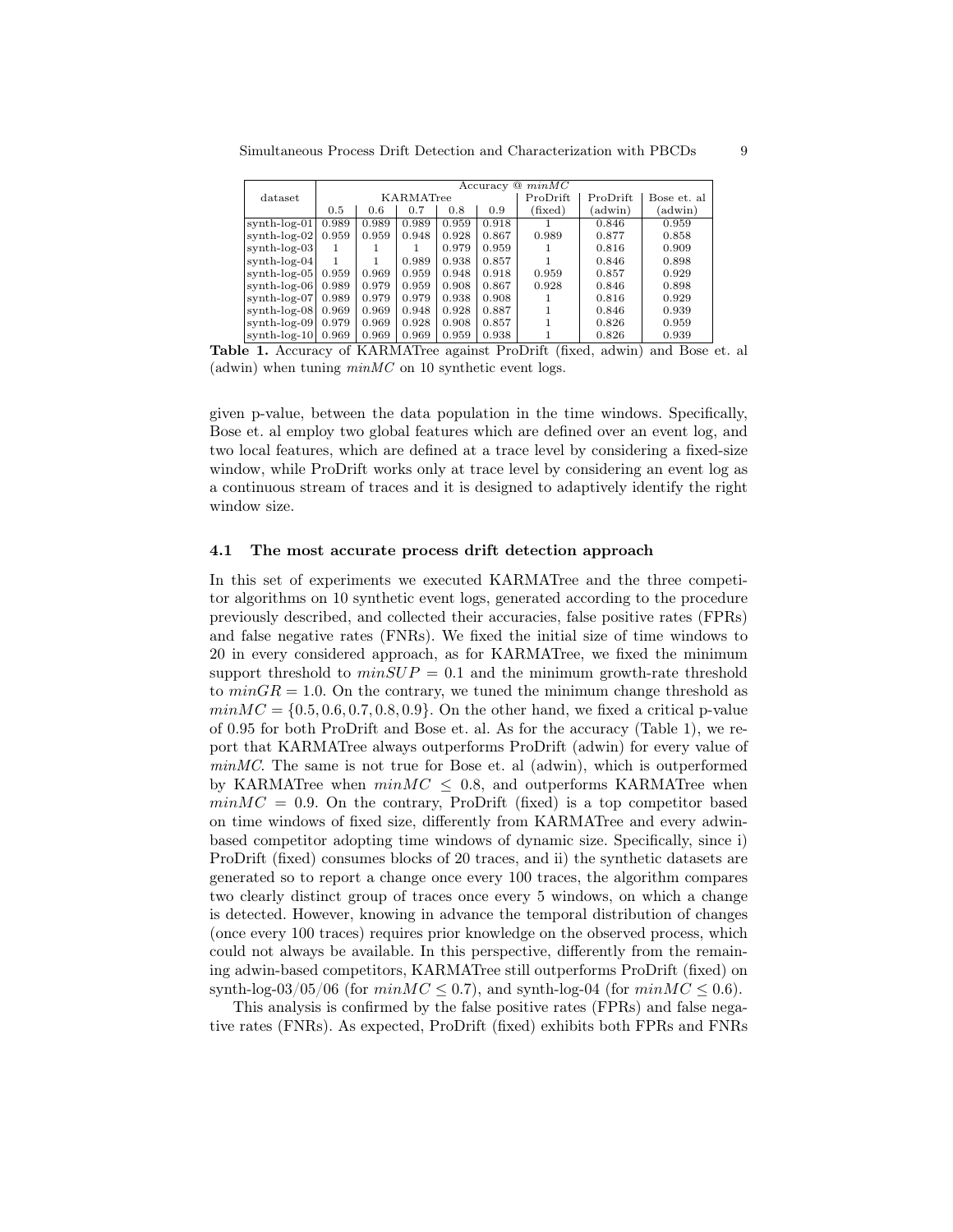approximately equal to 0 on every dataset. Also, ProDrift (adwin) exhibits very low FPRs but moderately high FNRs. On the contrary Bose et. al exhibits the worst FPR on almost every dataset (except for synth-log-09) and remarkable FNRs, which in turn are no worse than ProDrift (adwin). As for KARMATree, the algorithm always outperforms the competitors with respect to their FPRs. As for the FNRs, KARMATree outperforms every competitor for low values of  $minMC$ . From these results, two tendencies arise: i) both FPRs and FNRs decrease with  $minMC$ , and ii) the accuracy increases for low values of  $minMC$ .

|                | false positive rate $@$ $minMC$ |                |                |                |          |                                 |             |                  |
|----------------|---------------------------------|----------------|----------------|----------------|----------|---------------------------------|-------------|------------------|
| dataset        | KARMATree                       |                |                |                | ProDrift | ProDrift                        | Bose et. al |                  |
|                | 0.5                             | 0.6            | 0.7            | 0.8            | 0.9      | (fixed)                         | (adwin)     | $(\text{adwin})$ |
| $synth-log-01$ | $\Omega$                        | $\Omega$       | $\Omega$       | $\Omega$       | $\Omega$ |                                 |             |                  |
| $synth-log-02$ | $\overline{0}$                  | $\theta$       | $\overline{0}$ | $\overline{0}$ | $\Omega$ | 0.013                           | 0           | 0.087            |
| $synth-log-03$ | $\overline{0}$                  | $\theta$       | $\overline{0}$ | $\overline{0}$ | $\Omega$ |                                 | 0.013       | 0.062            |
| $synth-log-04$ | $\Omega$                        | $\Omega$       | $\overline{0}$ | $\overline{0}$ | $\Omega$ |                                 | O           | 0.087            |
| $synth-log-05$ | 0.013                           | $\overline{0}$ | $\overline{0}$ | $\overline{0}$ | $\Omega$ | 0.051                           | 0.013       | 0.0375           |
| $synth-log-06$ | $\theta$                        | $\overline{0}$ | $\theta$       | $\overline{0}$ | $\Omega$ | 0.051                           | 0.063       | 0.075            |
| $synth-log-07$ | $\overline{0}$                  | $\theta$       | $\overline{0}$ | $\overline{0}$ | $\Omega$ |                                 | O           |                  |
| $synth-log-08$ | $\overline{0}$                  | $\theta$       | $\theta$       | $\overline{0}$ | $\Omega$ |                                 |             | 0.05             |
| $synth-log-09$ | 0.013                           | $\Omega$       | $\Omega$       | $\overline{0}$ | $\Omega$ |                                 | O           | Ω                |
| $synth-log-10$ | $\overline{0}$                  | $\overline{0}$ | $\theta$       | $\overline{0}$ | $\Omega$ | O                               | 0           | 0                |
|                |                                 |                |                |                |          |                                 |             |                  |
|                |                                 |                |                |                |          | false negative rate $@$ $minMC$ |             |                  |
| dataset        |                                 |                | KARMATree      |                |          | ProDrift                        | ProDrift    | Bose et. al      |
|                | 0.5                             | 0.6            | 0.7            | 0.8            | 0.9      | $(\text{fixed})$                | adwin)      | (adwin)          |
| $synth-log-01$ | 0.053                           | 0.053          | 0.053          | 0.211          | 0.421    | $\Omega$                        | 0.789       | 0.211            |
| $synth-log-02$ | 0.211                           | 0.211          | 0.263          | 0.368          | 0.684    | O                               | 0.632       | 0.368            |
| $synth-log-03$ | $\overline{0}$                  | $\theta$       | $\Omega$       | 0.105          | 0.211    | 0                               | 0.895       | 0.211            |
| $synth-log-04$ | $\Omega$                        | $\Omega$       | 0.053          | 0.316          | 0.737    | O                               | 0.789       | 0.158            |
| $synth-log-05$ | 0.158                           | 0.158          | 0.211          | 0.263          | 0.421    | O                               | 0.684       | 0.211            |
| $synth-log-06$ | 0.053                           | 0.105          | 0.211          | 0.474          | 0.684    | 0.158                           | 0.526       | 0.211            |
| $synth-log-07$ | 0.053                           | 0.105          | 0.105          | 0.316          | 0.474    | 0                               | 0.947       | 0.368            |
| $synth-log-08$ | 0.158                           | 0.158          | 0.263          | 0.368          | 0.579    | 0                               | 0.789       | 0.105            |
| $synth-log-09$ | 0.053                           | 0.158          | 0.368          | 0.474          | 0.737    | O                               | 0.895       | 0.211            |

Table 2. False positive rate (FPR) and False negative rate (FNR) of KARMATree against ProDrift (fixed, adwin) and Bose et. al (adwin) when tuning  $minMC$  on 10 synthetic event logs.

### 4.2 The most efficient process drift detection approach

In this set of experiments we compared the running times (seconds) of KARMA-Tree against the ones of the three competitors on 10 synthetic event logs (Table 3). As before, we fixed the initial size of time windows to 20 in every considered approach. As for KARMATree we fixed the minimum support to  $minSUP = 0.1$ and the minimum growth-rate to  $minGR = 1.0$ . On the contrary, we tuned the minimum change threshold as  $minMC = \{0.5, 0.6, 0.7, 0.8, 0.9\}$ . We fixed a critical p-value of 0.95 for ProDrift and Bose et. al. No clear tendency emerges when looking at decreasing values of  $minMC$  for KARMATree. This is an expected result, since  $minMC$  does not influence the running times, which are strongly determined by the mining step in the PBCD pipeline. However, when comparing KARMATree with respect to both ProDrift fixed and adwin-based,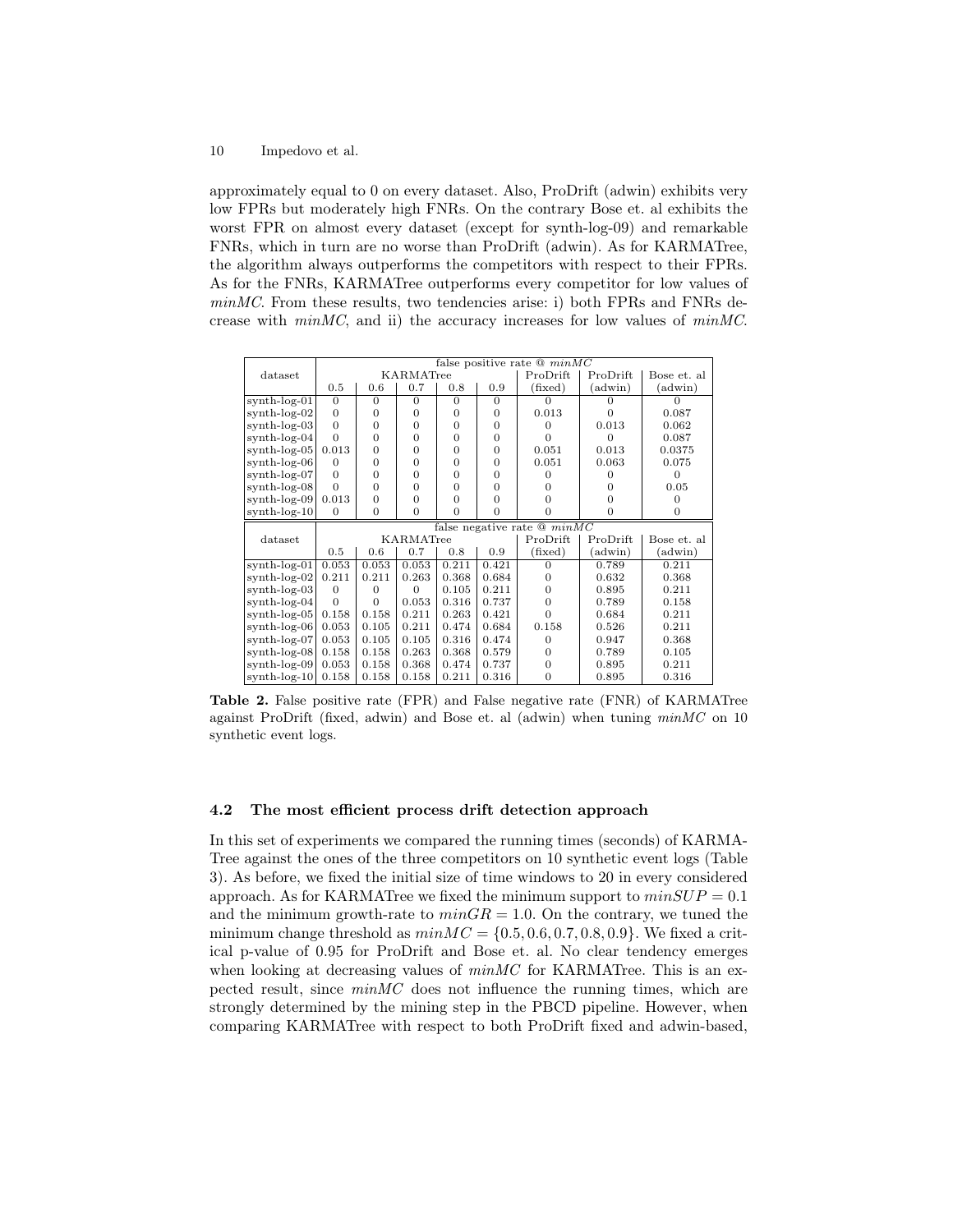our approach is more efficient than the two competitors (except for synth-log-03 when  $minMC \leq 0.7$ . Moreover, KARMATree is more efficient than Bose et. al by at most two orders of magnitude. Therefore, we conclude that KARMATree is able to devise more accurate and more efficient drift detection on almost every considered dataset.

|                      | $\overline{\text{running times}}$ (<br>minMC<br>(seconds) @ |       |           |       |          |          |             |         |  |
|----------------------|-------------------------------------------------------------|-------|-----------|-------|----------|----------|-------------|---------|--|
| dataset              |                                                             |       | KARMATree |       | ProDrift | ProDrift | Bose et. al |         |  |
|                      | 0.5                                                         | 0.6   | 0.7       | 0.8   | 0.9      | (fixed)  | adwin)      | (adwin) |  |
| $synth-log-01$       | 0.86                                                        | 0.874 | 0.891     | 1.106 | 0.856    | 3.38     | 3.453       | 28.284  |  |
| synth- $log-02$      | 1.499                                                       | 1.625 | 1.688     | 1.782 | 1.58     | 3.908    | 3.411       | 47.411  |  |
| $s$ ynth- $log-03$   | 6.107                                                       | 6.155 | 5.932     | 4.966 | 5.735    | 5.005    | 5.054       | 187.65  |  |
| synth- $log-04$      | 3.188                                                       | 3.257 | 3.392     | 3.203 | 3.705    | 4.932    | 4.753       | 92.523  |  |
| synth- $log-05$      | 1.471                                                       | 1.452 | 1.592     | 1.532 | 1.437    | 4.172    | 3.558       | 47.311  |  |
| $s$ ynth- $log-06$   | 0.658                                                       | 0.628 | 0.629     | 0.642 | 0.606    | 2.79     | 2.795       | 18.789  |  |
| synth- $log-07$      | 3.047                                                       | 2.764 | 2.954     | 3.066 | 3.065    | 4.4      | 4.251       | 96.541  |  |
| $ $ synth- $log-08 $ | 2.489                                                       | 2.496 | 2.717     | 2.584 | 2.562    | 4.777    | 4.449       | 70.165  |  |
| $s$ ynth- $log-09$   | 3.85                                                        | 3.504 | 4.43      | 4.353 | 5.105    | 6.243    | 5.421       | 101.7   |  |
| synth- $log-10$      | 1.436                                                       | 1.375 | 1.445     | 1.512 | 1.367    | 3.83     | 3.714       | 42.003  |  |

Table 3. Running times (seconds) of KARMATree against ProDrift (fixed, adwin) and Bose et. al (adwin) when tuning  $minMC$  on 10 synthetic event logs.

#### 4.3 Case study

We illustrate a case study in which KARMATree is used to detect and characterize the changes in a real process. When a change is detected between two windows, the reference window and the target window, it is reasonable to expect some differences between the two associated process models. Intuitively, the change can be characterized by listing the modifications necessary to transform the process model, learned from traces in the reference window, into the one learned from traces in the target window. We recall that KARMATree characterizes changes by listing the maximal emerging subtrees between the reference and the target windows. Two considerations arise: first, it is possible that a subtree which was frequent in the reference window becomes infrequent in the target window, and second, a subtree which was infrequent in the reference window may become frequent in the target window. Since an emerging subtree denotes an appearing (disappearing) sequence of activities, then the associated activities will (will not) be included in the process models. Furthermore, since KARMATree discovers maximal emerging subtrees, the change is characterized in terms of the longest sequences of activities which appear or disappear over time.

The real process we consider is the hospital billing process collected in [15]. The event log collects events related to the billing of medical services as provided by a regional hospital. The dataset was collected from the financial modules of the ERP system of the hospital. Specifically, the event log contains 100.000 anonymized traces recorded over a period of three years. Our purpose is to detect and characterize the changes in the hospital billing process. With this objective in mind, we first encoded the dataset as a dynamic network by following the procedure described in Section 3. Then we executed the KARMATree algorithm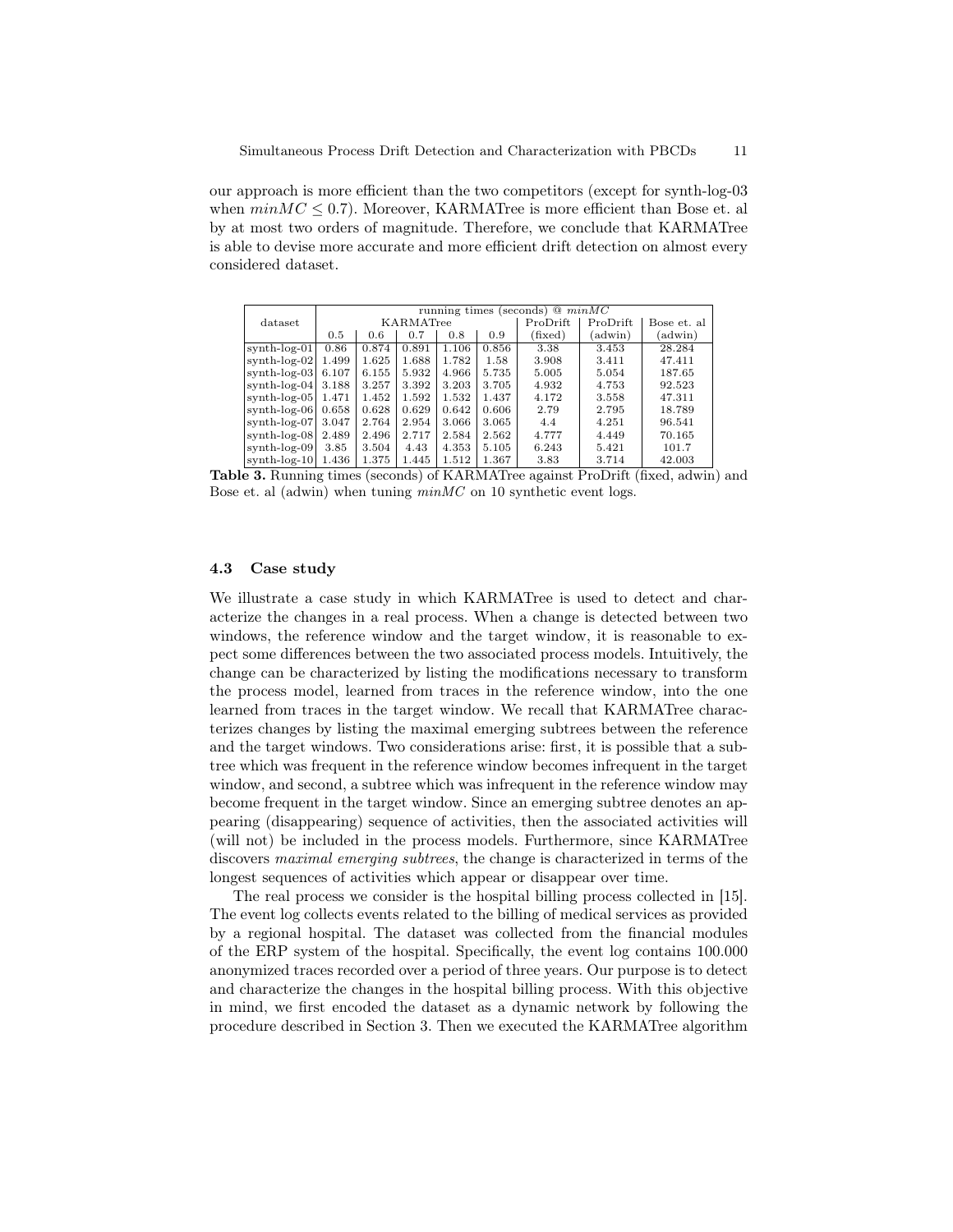on the resulting dynamic network by fixing the input parameters as follows: the minimum support threshold was fixed at  $minSUP = 0.1$ , the minimum change threshold at  $minMC = 0.5$  and the minimum growth-rate threshold at  $minGR = 1.0$ . Once it had been executed, the algorithm was able to detect and characterize 95 change points out of 1000 blocks.

We report two changes detected by KARMATree, by focusing on the associated characterizations. In particular, given a change detected between a reference window  $W$  and a target window  $W'$ , we match the MESs against the two heuristic maps discovered by running the HeuristicMiner algorithm (available in ProM [17]) on traces from the two windows, respectively. Thus, we show how MESs, discovered by KARMATree, mirror the differences between the two heuristic maps. We note that heuristic maps highlight the frequently executed parts of the process in black, while the less executed ones appear in gray.

The first change is detected when KARMATree consumes 6000 traces. Specifically, the change score amounts to 54% and is spotted between the reference window containing the first 5900 traces  $(W = [1, 5900])$  and the target window containing the remaining 100 ( $W' = [5901, 6000]$ ). The billing process in W is depicted in Figure 5. First, a new billing is created and the associated diagnosis is set. Then, the fine is created and released. Consequently, the bill is closed only when the fine is released with success. Occasionally, the diagnosis can be changed multiple times before deleting the billing prematurely (due to errors, for example). Errors can also affect the fine, in that case a new one is created by returning to the create fine activity. However, the billing process looks different when observed in  $W'$  (Figure 6). The change diagnosis activity is less frequently executed than in  $W$ , and may cause the deletion of the bill. Consequently, a new fine is created right after the billing process starts. When comparing this heuristic map to the previous one, it emerges that the billing process has been shortened by avoiding the change diagnosis activity.



**Fig. 5.** Heuristic map for the billing process in the *reference window*  $W = [1, 5900]$ .

KARMATree explains the change with a single maximal emerging pattern S which is frequent in W, with a support of  $39\%$ , and infrequent in W' with a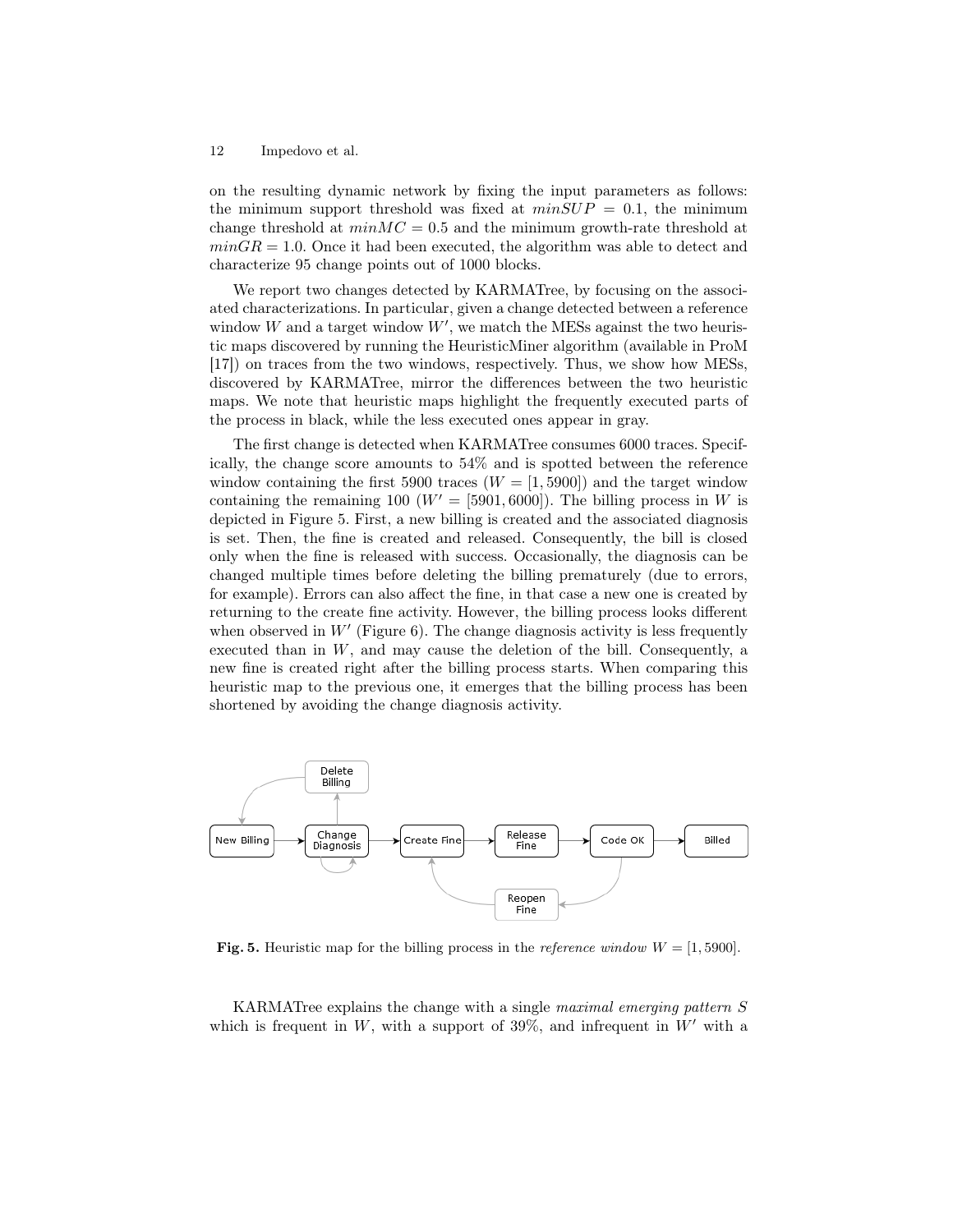

Fig. 6. Heuristic map for the billing process in the *target window*  $W' = [5901, 6000]$ .

support of 7%. Therefore,  $S$  emerges with a growth-rate of 558%:

 $S = \{(0, 1, new billion), (1, 2, change diagnosis), (2, 3, create fine),\}$ 

 $(3, 4, \text{release fine}), (4, 5, \text{code ok}), (5, 6, \text{billed})\}$ 

Since  $S$  is emerging and infrequent in  $W'$ , it suggests that the billing process, as performed in  $W$ , is not compliant with the process model observed on  $W'$ . This is an expected result, since the heuristic map discovered on  $W'$  does not depict the billing process as  $S$  does. On the contrary,  $S$  is compliant with the heuristic map discovered on W. Clearly, every subtree  $S' \subset S$  involving the change diagnosis activity also characterizes the change occurring between  $W$  and  $W'$  (for example,  $S' = \{(0, 1, new \; billing), (1, 2, change \; diagnostis), (2, 3, create \; fine)\}\}.$  Indeed, the same change could have been represented by various emerging subtrees, each of which adds a small contribution to the remaining ones. The usefulness of discovering maximal emerging subtrees is precisely the characterizing of changes in a succinct way, that is, by only considering the longest sequences of activities.

KARMATree detects a second change (54%) immediately after the arrival of 100 new traces. In this case, the reference window is  $W = [5901, 6000]$  and is equivalent to the target window of the previous example, while the current target window is  $W' = [6001, 6100]$ . Consequently, the heuristic map associated to  $W$  is depicted in Figure 6, and the one associated to  $W'$  is depicted in Figure 7. This new heuristic map specifies that the billing process can be alternatively completed by either changing the diagnosis associated to the billing or not. Moreover, the map also states that i) new billings have been immediately deleted after their creation and ii) no fine is reopened. The change is characterized by two maximal emerging subtrees  $S_1$  and  $S_2$  which are infrequent in W (support of 7% and 4%, resp.) and frequent in  $W'$  (support of 42% and 12%, resp.).

$$
S_1 = \{(0, 1, new billing), (1, 2, change diagnosis), (2, 3, create fine), (3, 4, release fine), (4, 5, code ok), (5, 6, billed)\}
$$

$$
S_2 = \{(0, 1, new), (1, 2, delete)\}
$$

Since both the subtrees are frequent and emerging in  $W'$ , they denote novel parts of the process, as executed according to the heuristic map on  $W'$ . In particular,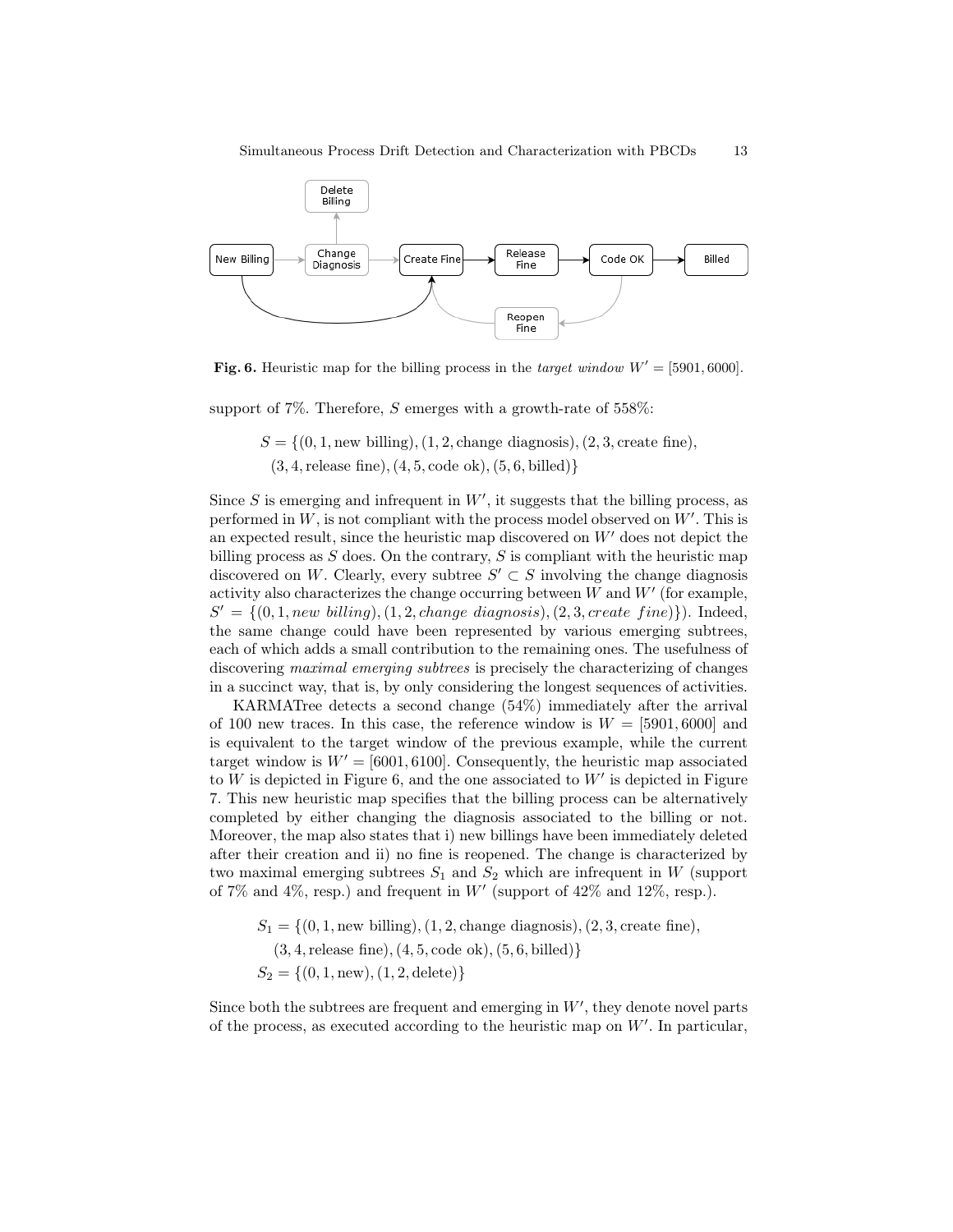

Fig. 7. Heuristic map for the billing process in the *reference window*  $W = [6001, 6100]$ .

while  $S_1$  reintroduces the change diagnosis activity in the billing process,  $S_2$ states that new billings are immediately deleted right after their creation. We note that the two subtrees are compliant with the heuristic map learned on  $W'$ .

# 5 Conclusions

We have presented the KARMATree for simultaneously detecting and characterizing process drifts. KARMATree detects changes in an intermediate representation of event logs in the form of dynamic networks. Specifically, changes are i) sought by tracking variations in the frequent subtrees observed over time on non-overlapping time windows and ii) characterized with maximal emerging subtrees. Experiments have shown that KARMATree is more efficient and more accurate than existing state-of-the-art process drift detection algorithms. Furthermore, a case study on real world data has shown that the characterizations provided by KARMATree spot parts of the process involved in a given change. As to future research directions, we plan to i) improve the efficiency through the use of filter-and-refinement techniques, already explored on spatio-temporal data [16], ii) work on the conciseness of the changes through condensed representations of the patterns [9], iii) study the process drift over a longer temporal horizon through evolution chains [12].

# Acknowledgments

We acknowledge the support of the MIUR - Ministero dell'Istruzione dell'Università e della Ricerca through the project "TALIsMan - Tecnologie di Assistenza personALizzata per il Miglioramento della quAlità della vitA" (Grant ID: ARS01\_01116), funding scheme PON RI 2014-2020. We would also like to thank Lynn Rudd for her help in reading the manuscript.

# References

- 1. van der Aalst, W.M.P., Weijters, T., Maruster, L.: Workflow mining: Discovering process models from event logs. IEEE Trans. Knowl. Data Eng. 16(9), 1128–1142 (2004). https://doi.org/10.1109/TKDE.2004.47
- 2. Assy, N., van Dongen, B.F., van der Aalst, W.M.P.: Discovering hierarchical consolidated models from process families. In: Adv. Information Systems Eng. - CAiSE 2017. pp. 314–329 (2017). https://doi.org/10.1007/978-3-319-59536-8\_20